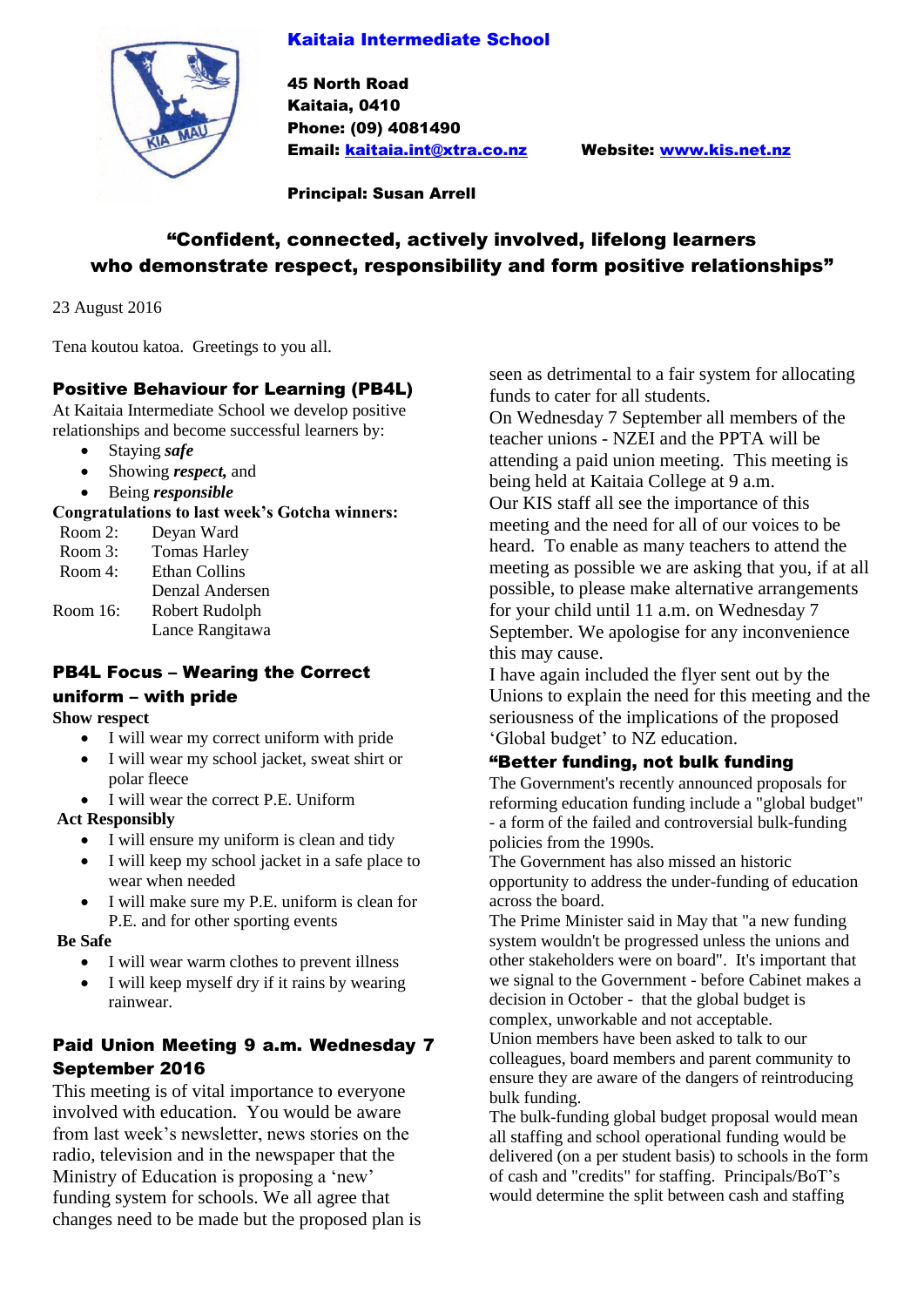credits, and any unused credits could be "cashed up" at the end of each year.

This would mean Boards would have to make tradeoffs between teachers' salaries and other non-teaching costs.

This could result in:

- fewer teachers and bigger class sizes
- increased casualisation of teacher jobs and increased attractiveness of cheaper "trainee teachers"
- further downwards pressure on support staff pay
- increased inequity as richer schools can more easily use locally raised funds to hire teachers, and large urban schools are likely to benefit over small rural schools from the proposed "averaging" of staffing credits.

There is also a proposal for "additional funding" to replace decile funding with intensified targeting of children meeting four "risk" criteria. This targeting would result in funding moving from low decile to mid decile schools, and means many children who do not succeed at school could miss out on funding."

### Reminder - AIMS Disco – Tonight, 23rd August 5.30 p.m. to 8.30 p.m.

The AIMS team are holding a disco tonight. The cost is \$5.00. There will be food and drink available to purchase.

An adult must come into the hall to pick up their children. Please pick them up no later than 8.30 p.m.

## Cross Country – change of date to Weds 24th August

Due to predicted bad weather for Thurs, the Cross Country has been moved to Weds. The canteen will be open for pre-sale orders. Hot chips, fish, hotdogs, and juicies. Juicies - \$1.50, everything else \$3.

## National Monitoring Study of Student Achievement (NMSSA)

This week a teacher from NMSSA will be visiting our school to work with a small group of children. There will be a meeting for interested

parents/whanau/caregivers and school staff at 3 p.m. on Wednesday. This is an opportunity to meet the NMSSA teacher and to learn about the programme the

students will be been involved in. If your child is involved, you should already have

received a letter.

### Mufti Day – Mexican Fiesta 31 August

The councillors are holding a mufti day on Wednesday 31 August. The cost to wear mufti is \$2.00. There is no charge if a student chooses to wear school uniform as usual. The money raised will go to the Hearing Impaired – Loud Shirt day.

# Y8 Special Assembly – 31 August

On Wednesday 31 August students from Kaitaia College are coming to speak to the Y8 students who will be moving on to college next year. This is an ideal opportunity for the students to hear first-hand about what to expect when they attend Kaitaia College next year.

## Reminder - School Lunch Orders – New addition of fish

School lunches will be available for purchase on **Friday** this week.

Hot chips, fish and hotdogs (on a stick) for \$3 each can be pre-ordered in class throughout the week with payment made to Whaea Tui in the office. Orders close Thursday at morning tea.

## InZone seeks motivated Maori and Pasifika students

Is your child in Year 8 this year? Are they motivated to succeed? Would they value the opportunity to attend either Auckland Grammar School or Epsom Girls Grammar School in Auckland (two of New Zealand's top state schools) for Years 9-13?

The InZone Education Foundation is a New Zealand registered charitable trust that runs hostels within the zones of these schools.

The hostels are run as a home away from home and extensive wrap around support is provided including an academic tutoring programme.

Applications are now open for 2017. They are seeking Maori and Pasifika boys and girls who;

- $\triangleright$  Are in Year 9 at school next year
- $\triangleright$  Are motivated to achieve to their full potential and would value the opportunity to attend a school with strong traditions and high academic standards
- $\triangleright$  Are resilient and confident enough to move away from home
- $\triangleright$  Are willing to embrace all aspects of life at the Kainga including the Christian values.

To learn more visit their website at [www.inzoneeducation.org.nz](http://www.inzoneeducation.org.nz/)

### Important Dates to remember:

| 23 August | <b>AIMS Disco</b>                     |
|-----------|---------------------------------------|
| 24 August | <b>KIS Cross Country</b>              |
| 31 August | <b>Y8</b> assembly - College Students |
| 31 August | <b>Mufti Day – Mexican Fiesta</b>     |
| 1 Sept    | <b>Room 16 Assembly</b>               |
| 2 Sept    | Trash to Treasure 2 p.m.              |
| 8 Sept    | <b>School Speech Finals</b>           |
| 5-9 Sept  | <b>AIMS Games in Tauranga</b>         |
| 9 Sept    | <b>FN Zone Cross Country</b>          |
| 12 Sept   | <b>Y8 Kaitaia College Orientation</b> |
| 15 Sept   | <b>Far North Speech Competition</b>   |
| 15 Sept   | <b>Room 4 Assembly</b>                |